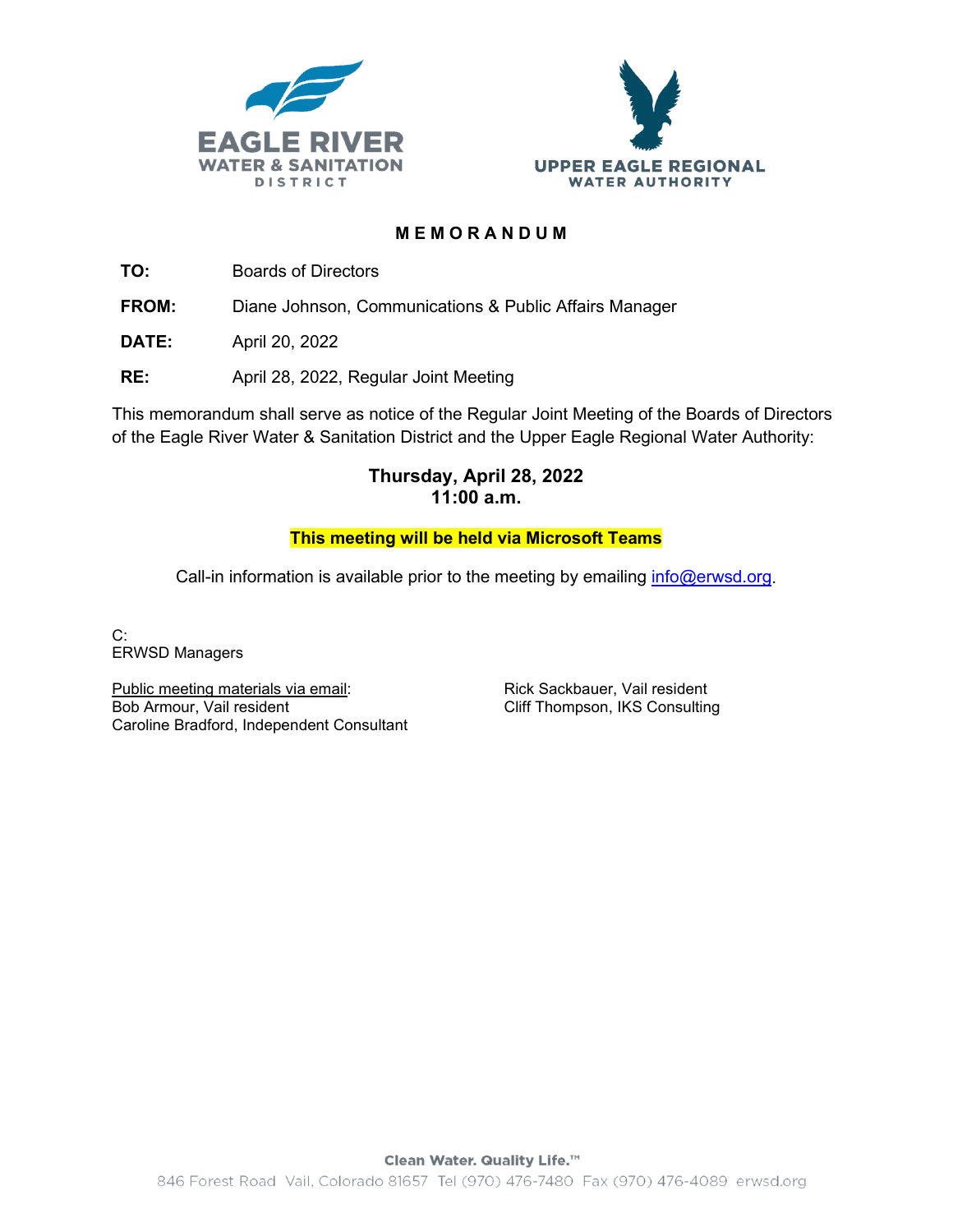



### REGULAR JOINT MEETING BOARDS OF DIRECTORS

## **April 28, 2022 11:00 a.m.**

Remote via Microsoft Teams

# AGENDA

- **1. Consultant/Guest Introduction**
- **2. Public Comment**
- **3. Water Demand Management: 2022 Program Overview – Jason Cowles, Linn Brooks**\*
- **4. Update on Bolts Lake and Minturn matters – Kristin Moseley, Jim Collins**†
	- 4.1. Joint Resolution Regarding Bolts Ditch Federal Legislation<sup>\*</sup>
	- 4.2. Reimbursement Resolution Eagle River Water & Sanitation District $\ddot{\varphi}$
	- 4.3. Reimbursement Resolution Upper Eagle Regional Water Authority $\ddot{\varphi}$
- **5. Executive Session pursuant to §24-6-402(4)(b) and (e), C.R.S.**
	- 5.1. Colorado River Cooperative Agreement matters Glenn Porzak†
	- 5.2. Eagle River MOU Kristin Moseley
- **6. Adjournment**

☼ Action Item Attachment \* Informational Attachment † Confidential Attachment

• Public comment of items not on the agenda is limited to three minutes per person on any particular subject for which public comment is accommodated, pursuant to §18-9-108, C.R.S.

**This is an all-remote meeting. For Microsoft Teams information to join the meeting, please contact [info@erwsd.org](mailto:bdoliboa@erwsd.org) prior to the meeting.**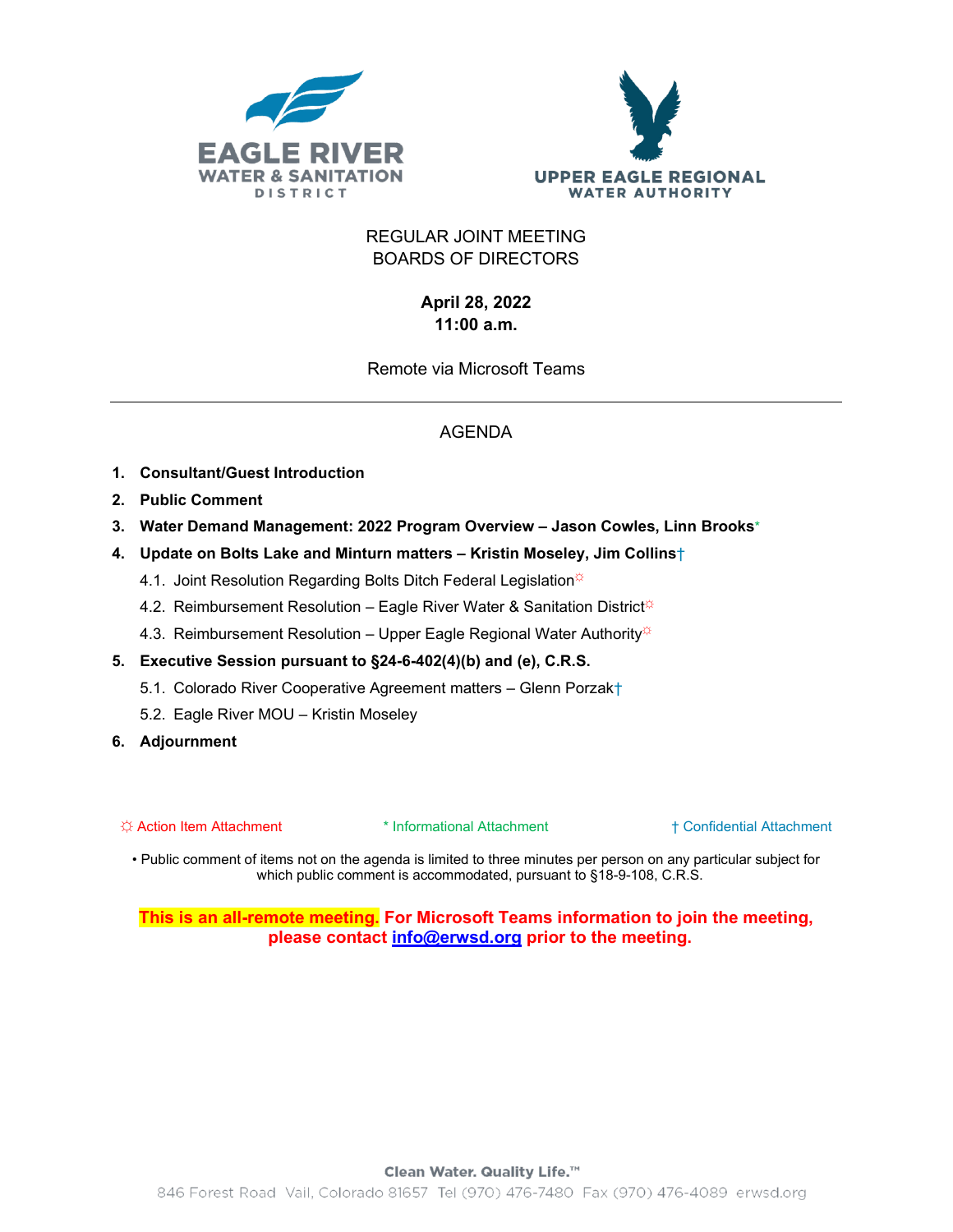



### **MEMORANDUM**

**TO:** District and Authority Boards of Directors

**FROM:** Jason Cowles, P.E.

**DATE:** April 20, 2022

**RE:** Water Demand Management: 2022 Program Overview

The executive management team has been meeting to outline the water demand management program goals for 2022, and we will present our plans at this month's joint meeting. Specifically, the topics we intend to discuss include:

- Water budgeting, progress on data collection and research, next steps, and timelines;
- Proposed changes to water efficiency rebates for 2022, including an unlimited \$1 per square foot turf replacement rebate that any customer can take advantage of;
- Additional staffing resources needed to meet the Board's water conservation objectives;
- Planned outreach to customers that continue to use water in Tiers 4 and 5;
- Drafting of updates to the Rules and Regulations for implementation in 2023; and
- Our communications strategy to customers emphasizing the need for permanent changes.

We look forward to discussing with you at next week's meeting.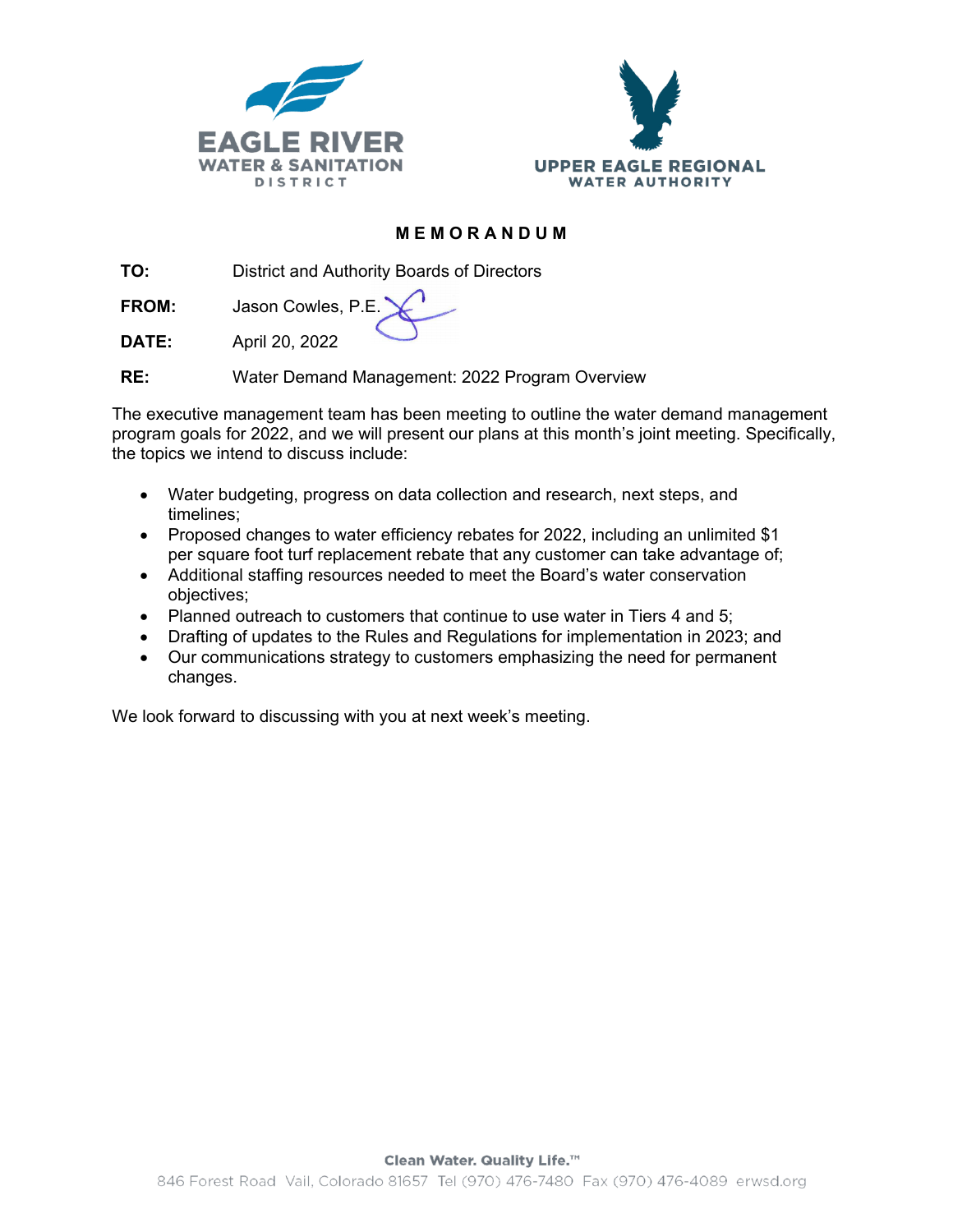

1055 CANYON BOULEVARD, SUITE 110, BOULDER, CO 80302 OFFICE: 303-449-2834 FAX: 720-535-4921 SOMACHLAW.COM

# **MEMORANDUM**

| TO:   | Eagle River Water & Sanitation District and Upper Eagle Regional Water<br><b>Authority Boards of Directors</b> |
|-------|----------------------------------------------------------------------------------------------------------------|
| CC:   | Linn Brooks, Jason Cowles, Jim Collins and Kathryn Winn                                                        |
| FROM: | Kristin Moseley                                                                                                |
| DATE: | April 20, 2022                                                                                                 |
| RE:   | Bolts Ditch – Draft Joint Resolution re: Support of Bolts Ditch Federal<br>Legislation                         |

Attached for consideration by both boards is a draft Joint Resolution in support of federal legislation to allow the District and Authority to operate Bolts Ditch within the Holy Cross Wilderness area. As we have previously discussed, Bolts Ditch is the most viable gravity feed option to fill Bolts Lake with water from Cross Creek. However, the historic Bolts Ditch diversion point was mistakenly included within the boundaries of the Holy Cross Wilderness area designation and was, therefore, unable to be physically maintained and operated due to wilderness use restrictions. Battle North and Minturn cooperated on legislation that was passed as part of an omnibus natural resources bill (2019, S.47 the John Dingell Jr. Conservation, Maintenance and Recreation Act), which allowed a wilderness exemption for the Town of Minturn to exclusively operate Bolts Ditch. No other municipality or entity (including Battle North) is legally permitted to operate Bolts Ditch. Thus, if the District/Authority desire to maintain a Cross Creek water option for fill of Bolts Lake, it will be necessary to amend the Bolts Ditch legislation.

The District/Authority started down the road of seeking amendment to the Bolts Ditch legislation when the District/Authority was negotiating the proposed three-party Bolts Lake agreement with Minturn and Battle North. The proposed amendment would have allowed the District/Authority to operate Bolts Ditch in addition to the Town of Minturn. We had numerus meetings with Rep. Neguse and his staff about the concept and he was willing to include the minor legislative change as part of the CORE Act. However, that legislative effort was discontinued when negotiations around the three-party Bolts Lake Agreement broke down with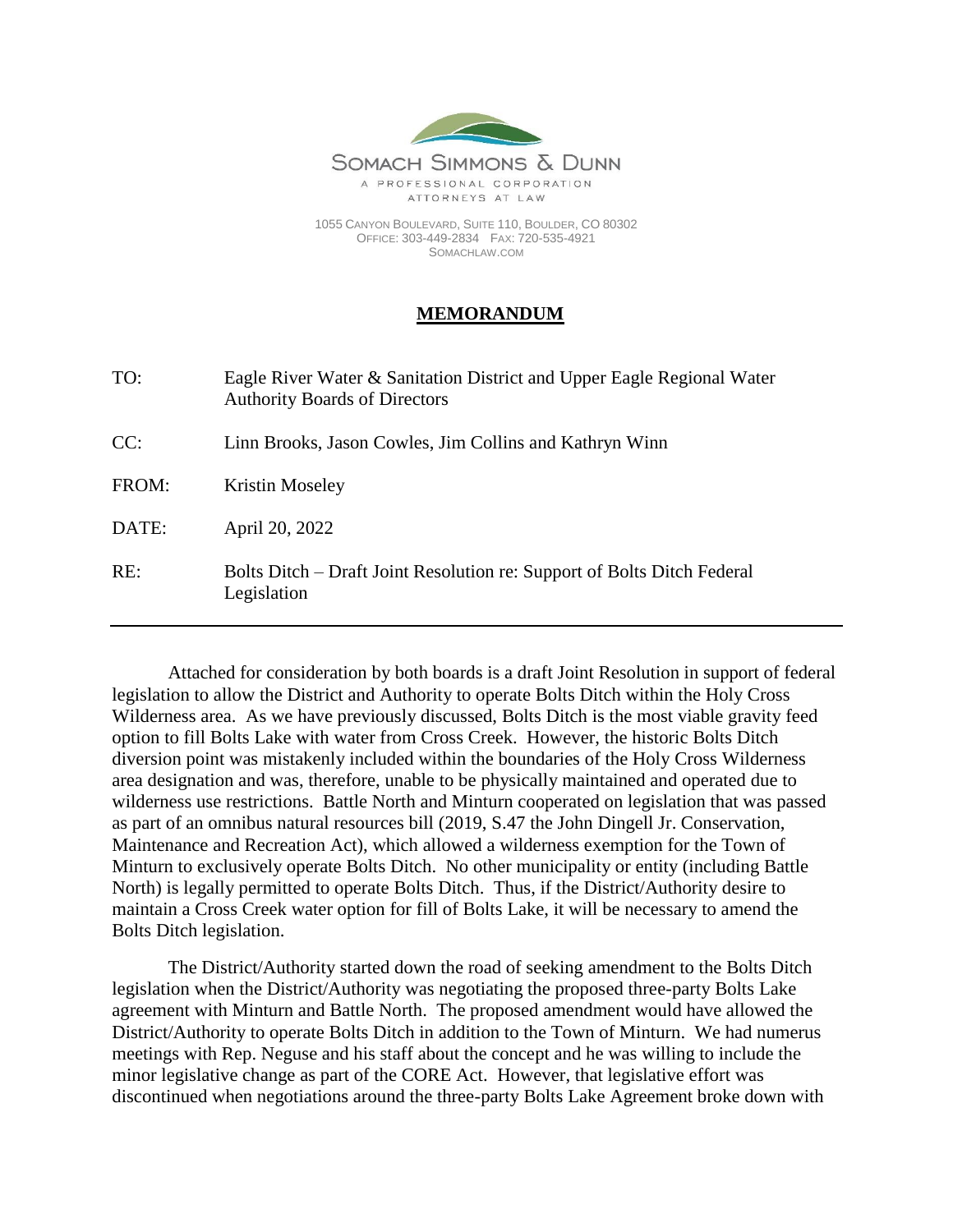Minturn. Now that the Minturn IGA has been entered into, which specifically provides for Minturn's support of the Bolts Ditch federal legislation, the time is ripe to seek further amendment of legislation. It also provides an opportunity to work with federal legislators and staff with the aim of tapping into additional federal infrastructure funding for Bolts Lake.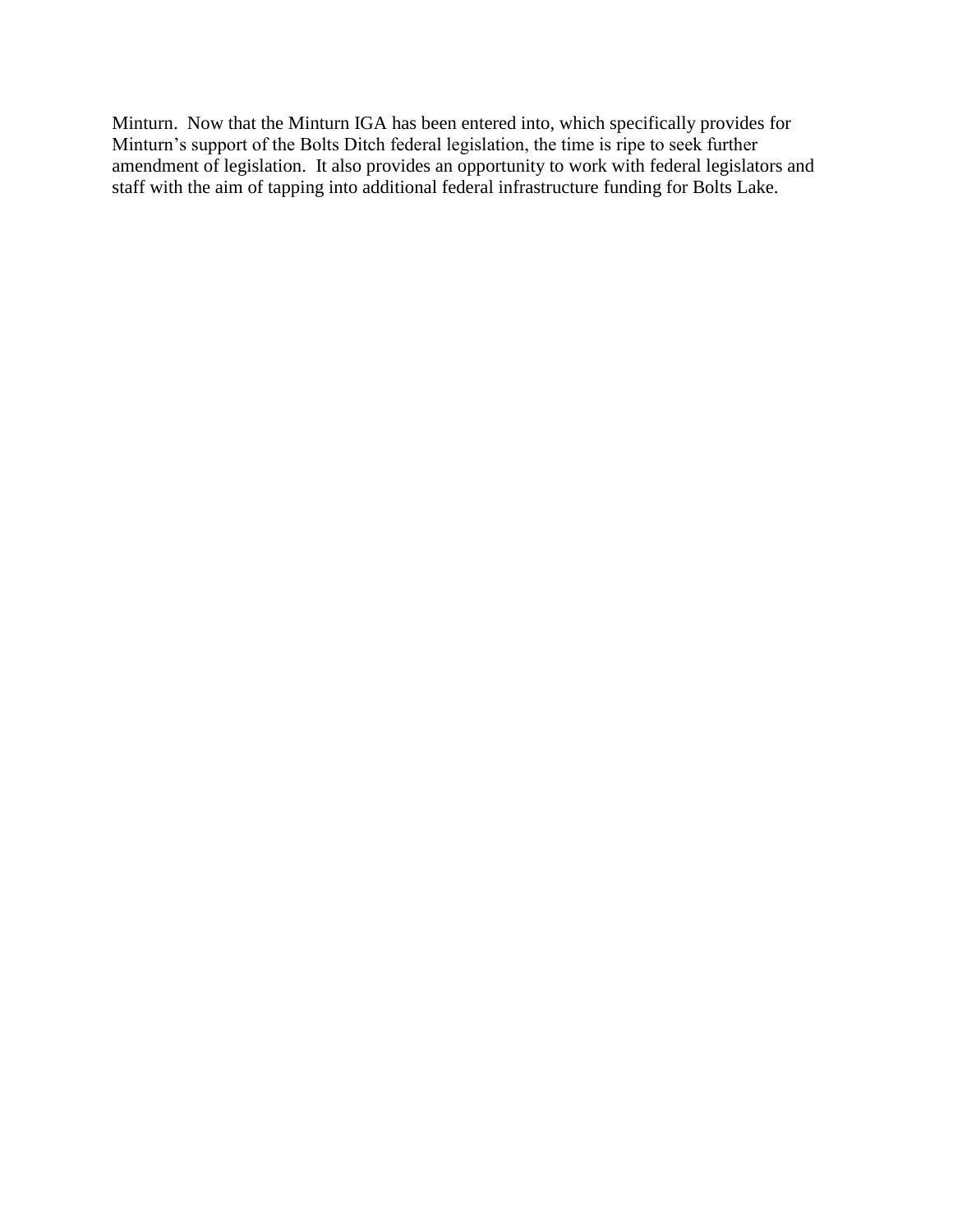# **RESOLUTION EAGLE RIVER WATER & SANITATION DISTRICT & UPPER EAGLE REGIONAL WATER AUTHORITY Regarding Bolts Ditch Federal Legislation**

**WHEREAS**, the Eagle River Water and Sanitation District ("District") is a quasi-municipal corporation and political subdivision of the State of Colorado and a duly organized and existing special district pursuant to Article 1, Title 32, Colorado Revised Statutes.

**Whereas**, the District provides water service to the Vail and Wolcott regions, and provides sewer service from Vail to Wolcott.

**Whereas**, the District is functionally integrated with the Upper Eagle Regional Water Authority (the "Authority"), which provides water service to the area between Vail and Wolcott. Together they constitute the second largest municipal water provider on the west slope. The District staff operate the Authority's water system.

**Whereas**, the District and Authority are adjudicating water rights and have purchased land within the Town of Minturn ("Minturn") in order to construct and operate a 1,200 acre foot water storage reservoir called Bolts Lake, which will provide sustainable water supplies for the region.

**Whereas**, the District and Authority entered into an Intergovernmental Agreement with Minturn, in which the District and Authority agreed to provide Minturn with augmentation water supplies from Bolts Lake and other water sources to supplement Minturn's municipal water system.

**Whereas**, Bolts Ditch is an essential filling source for Bolts Lake, and Minturn assigned its interest in the Bolts Ditch physical headgate and ditch structure to the District and Authority.

**Whereas**, Section 1101 of Public Law 116-9, the John D. Dingell Jr. Conservation, Management, and Recreation Act (the "Act"), allows Bolts Ditch to be operated with the Holy Cross Wilderness area for diversion of water and use, and maintenance and repair of the Bolts Ditch and headgate. However, the Act restricts use, maintenance and repair authority exclusively to Minturn.

**Whereas**, the District, Authority and Minturn are seeking to expand the Act to include the District and Authority as additional governmental entities that may also use, maintain and repair the Bolts Ditch and its headgate.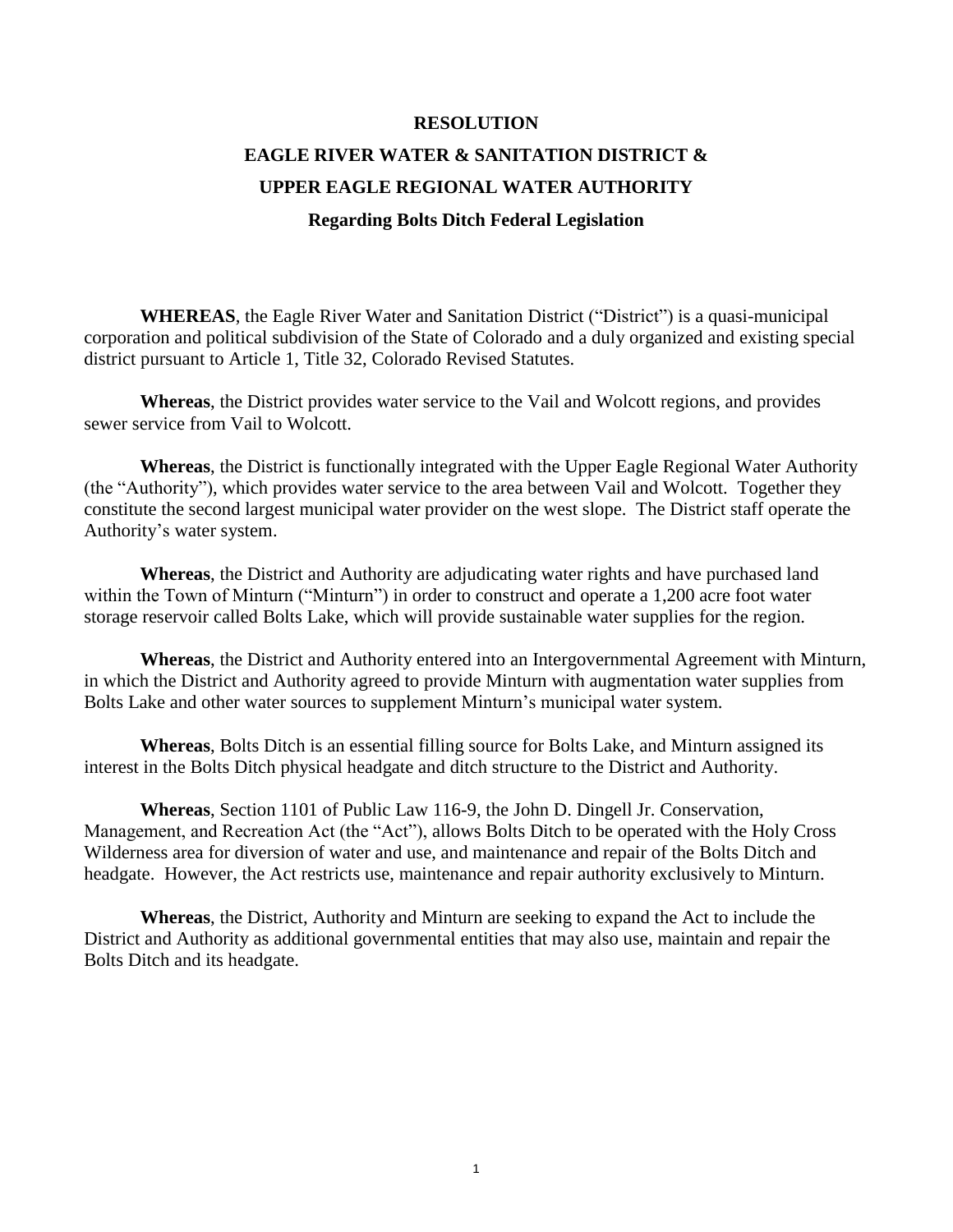**NOW THEREFORE**, the District and Authority hereby request Congressman Neguse and Senators Bennet and Hickenlooper to introduce legislation to include the District and Authority as additional governmental entities that may use, maintain, and repair Bolts Ditch and its headgate.

Unanimously adopted this \_\_\_\_ day of April 2022.

EAGLE RIVER WATER & SANITATION DISTRICt

By:

William Simmons, Chair

ATTEST:

By:

George Gregory, Secretary

UPPER EAGLE REGIONAL WATER AUTHORITY

By:

George Gregory, Chair

ATTEST:

By:  $\frac{1}{\sqrt{1-\frac{1}{2}(\frac{1}{2}+\frac{1}{2})}}$ Secretary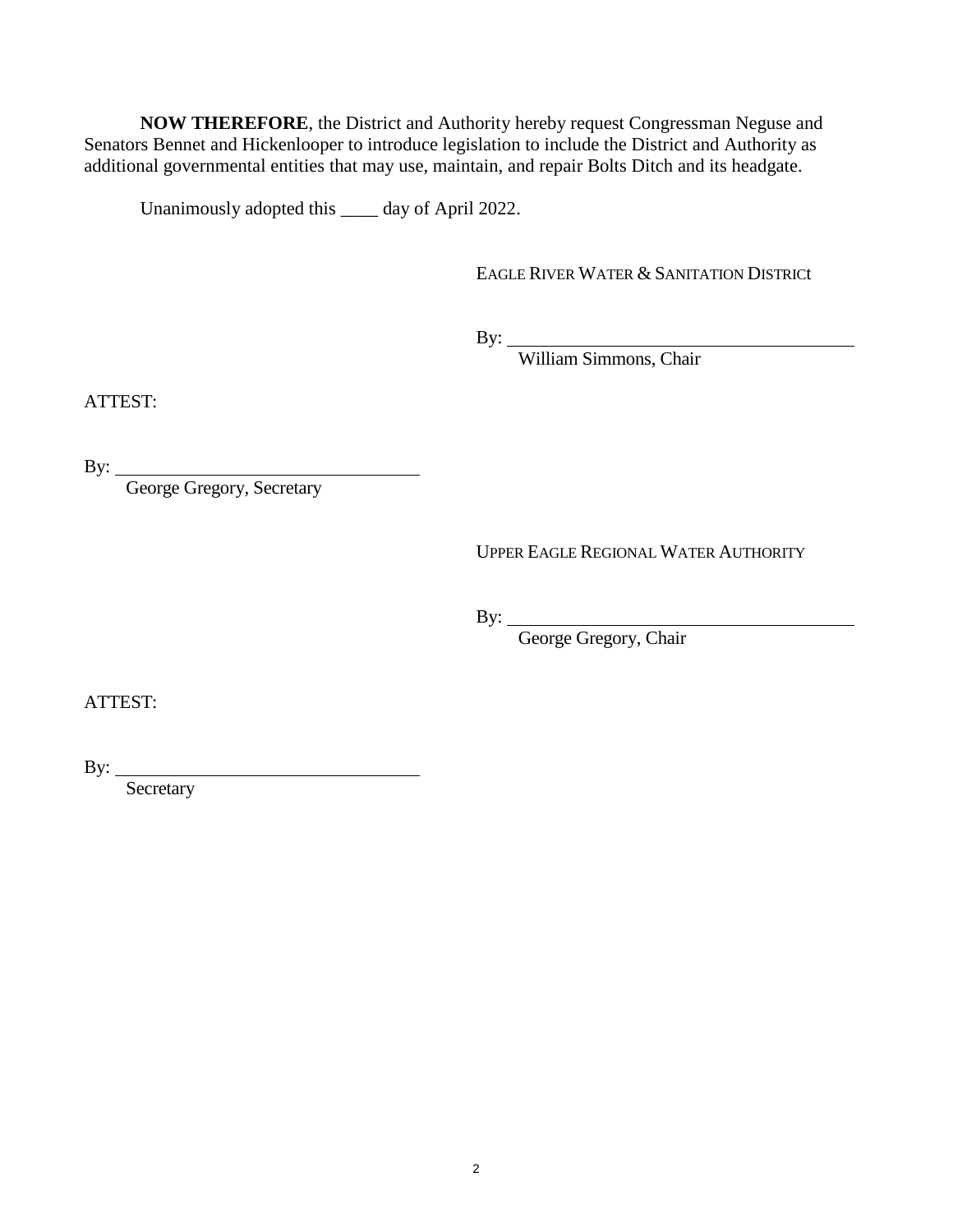## **EAGLE RIVER WATER AND SANITATION DISTRICT**

### **REIMBURSEMENT RESOLUTION**

**WHEREAS,** the Eagle River Water and Sanitation District, Eagle County, Colorado ("**District**"), acting by and through its duly elected Board of Directors has determined that it has incurred certain expenditures and that it expects to incur and pay certain additional expenditures ("**Expenditures**") for water capital improvements, including construction of facilities and acquisition costs at the Bolts Lake Reservoir ("**Project**") to serve primarily existing development and adjacent areas, for the benefit of the Vail Water Subdistrict ("**Vail Subdistrict**"), its residents, taxpayers and customers, including all necessary, incidental, and pertinent expenses, and disbursements in connection therewith; and

**WHEREAS,** the District reasonably expects the Vail Subdistrict to finance the project, including advances and the reimbursement of the Subdistrict for the Expenditures, with the proceeds of tax-exempt obligations ("**Obligations**"), to be issued in the future by the Vail Subdistrict and secured by rates, charges, and impact fees imposed within the Vail Subdistrict; and

**WHEREAS,** the Internal Revenue Service ("**IRS**") has issued regulations ("**Regulations**") under Section 103 of the Internal Revenue Code ("**Code**") clarifying when the allocation of the proceeds of tax-exempt obligations to reimburse Expenditures made by an entity will be treated as an expenditure of such proceeds within the meaning of Section 103 of the Code; and

**WHEREAS,** to satisfy IRS requirements with respect to the foregoing, the Board of Directors of the District ("**Board**") desires to declare its "official intent" within the meaning of §1.150-2 of the Regulations, to reimburse the Vail Subdistrict for any Expenditures from proceeds of the Obligations.

**NOW, THEREFORE, BE IT RESOLVED** by the Board of Directors of the Eagle River Water and Sanitation District acting for and on behalf of the Vail Water Subdistrict as follows:

1. The Board hereby declares its "official intent" to reimburse the Vail Subdistrict for the Expenditures from a portion of the proceeds from the Obligations. The expected maximum principal amount of the Obligations is \$20,000,000.

2. The Expenditures related to hard construction costs to be reimbursed pursuant to this Resolution shall have been incurred no earlier than sixty (60) days prior to the date hereof in connection with the construction of the Project. Said Expenditures also include, but are not limited to, engineering, design, preliminary legal work, and financing work in connection with the Project.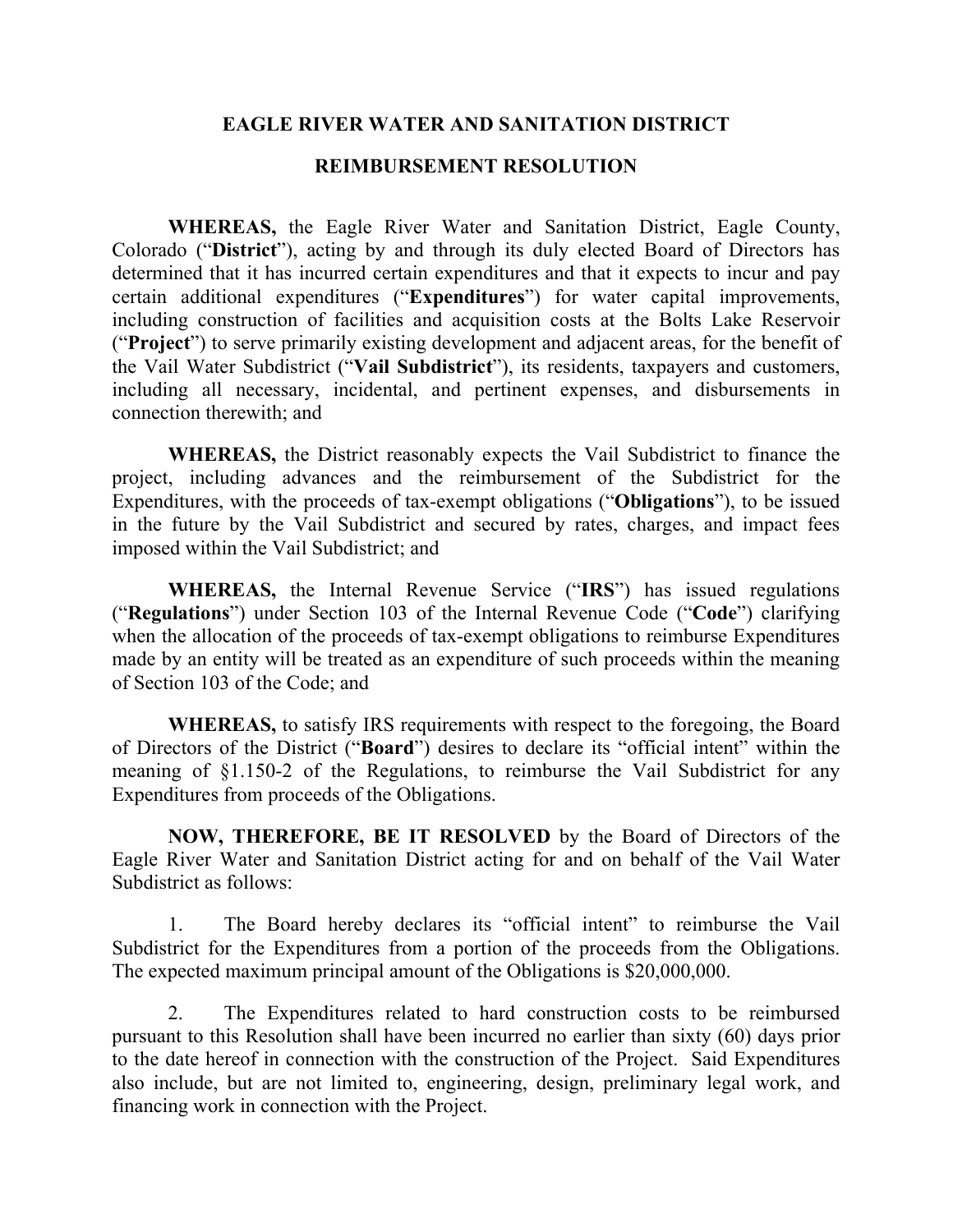3. The Board shall not use reimbursed money for purposes prohibited by Treasury Regulation § 1.150-2(h).

**FURTHER RESOLVED,** that all Resolutions of the Board inconsistent with this Resolution are hereby repealed to the extent of such inconsistency and all actions of the officers, agents and employees of the District which are in furtherance of or in conformance with the purposes and intent of this Resolution are hereby in all respects ratified, approved and confirmed.

**RESOLVED** this 28th day of April 2022, by a vote of \_\_\_\_\_ in favor and opposed.

# **EAGLE RIVER WATER AND SANITATION DISTRICT**

By:

William Simmons, Chairman

Attest:

George Gregory, Secretary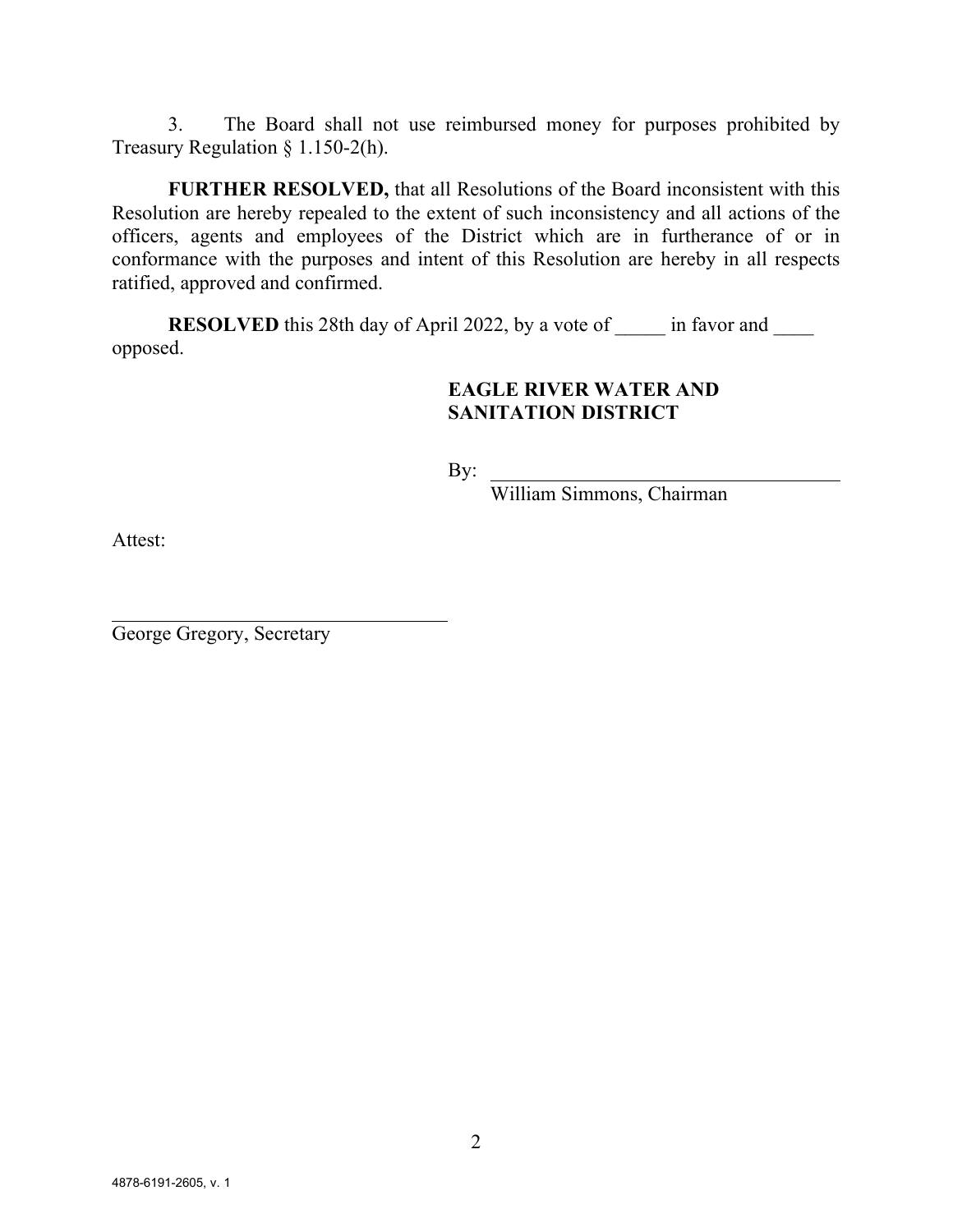## **UPPER EAGLE REGIONAL WATER AUTHORITY**

### **REIMBURSEMENT RESOLUTION**

**WHEREAS,** the Upper Eagle Regional Water Authority, Eagle County, Colorado ("**Authority**"), acting by and through its duly appointed Board of Directors has determined that it has incurred certain expenditures and that it expects to incur and pay certain additional expenditures ("**Expenditures**") for water capital improvements, including construction of facilities and acquisition costs at the Bolts Lake Reservoir ("**Project**") to serve primarily existing development and adjacent areas, for the benefit of the Authority, its residents, and customers, including all necessary, incidental, and pertinent expenses, and disbursements in connection therewith; and

**WHEREAS,** the Authority reasonably expects to finance the Project with the proceeds of tax-exempt obligations ("**Obligations**"), to be issued in the future and secured by rates, and impact fees imposed by the Authority; and

**WHEREAS,** the Internal Revenue Service ("**IRS**") has issued regulations ("**Regulations**") under Section 103 of the Internal Revenue Code ("**Code**") clarifying when the allocation of the proceeds of tax-exempt obligations to reimburse expenditures made by an entity will be treated as an expenditure of such proceeds within the meaning of Section 103 of the Code; and

**WHEREAS,** to satisfy IRS requirements with respect to the foregoing, the Board of Directors of the Authority ("**Board**") desires to declare its "official intent" within the meaning of §1.150-2 of the Regulations, to reimburse itself for any Expenditures from proceeds of the Obligations.

**NOW, THEREFORE, BE IT RESOLVED** by the Board of Directors of the Upper Eagle Regional Water Authority as follows:

1. The Board hereby declares its "official intent" to reimburse the Authority for the Expenditures from a portion of the proceeds from the Obligations. The expected maximum principal amount of the Obligations is \$30,000,000.

2. The Expenditures related to hard construction costs to be reimbursed pursuant to this Resolution shall have been incurred no earlier than sixty (60) days prior to the date hereof in connection with the construction of the Project. Said Expenditures also include, but are not limited to, engineering, design, preliminary legal work, acquisition, and financing work in connection with the Project.

3. The Board shall not use reimbursed money for purposes prohibited by Treasury Regulation § 1.150-2(h).